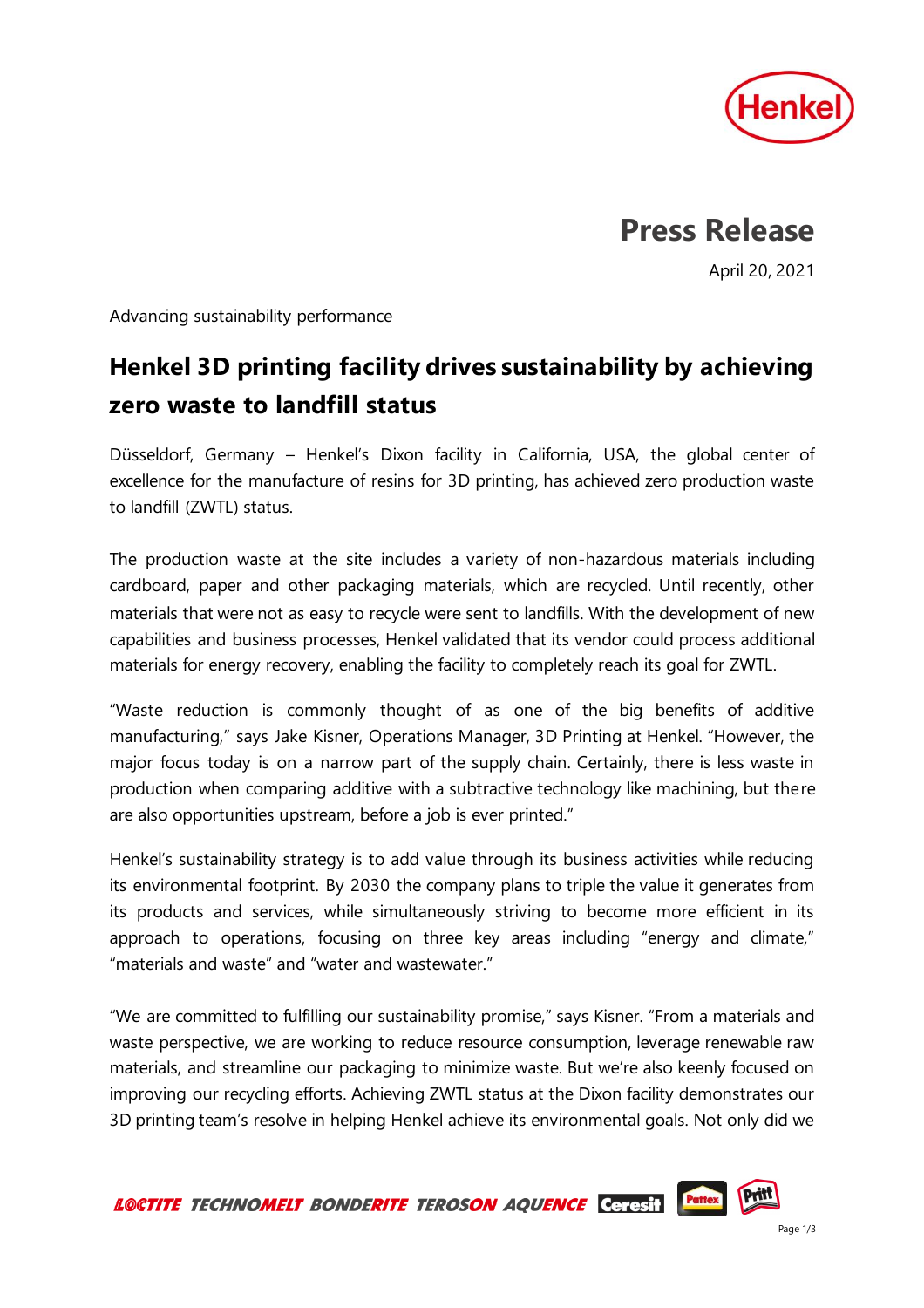have to identify all the materials we were sending to landfills and find a way to recycle them, we also had to create and implement new processes. The motivation and contributions from our employees were evident. They were excited to impact change, both within our company and for society as a whole."

Achieving ZWTL status is a global initiative, and already more than 66% of Henkel's Adhesive Technologies production facilities worldwide have reached ZWTL status including eight in the U.S. The team at Dixon created a solution that is truly scalable, and as the additive manufacturing business grows within Henkel, the impact becomes even more profound. While there are some unique processes involved with the manufacture of 3D printable resins, there are many best practices that can be implemented at other facilities, and beyond Henkel, there is also opportunity for the additive manufacturing industry as a whole.

To learn more about Henkel's sustainability strategy, please visit [https://www.henkel.com/sustainability.](https://www.henkel.com/sustainability)

For more information about Henkel's 3D printing business, please visit [LoctiteAM.com](https://www.loctiteam.com/).

## **About Henkel**

Henkel operates globally with a well-balanced and diversified portfolio. The company holds leading positions with its three business units in both industrial and consumer businesses thanks to strong brands, innovations and technologies. Henkel Adhesive Technologies is the global leader in the adhesives market – across all industry segments worldwide. In its Laundry & Home Care and Beauty Care businesses, Henkel holds leading positions in many markets and categories around the world. Founded in 1876, Henkel looks back on more than 140 years of success. In 2020, Henkel reported sales of more than 19 billion euros and adjusted operating profit of about 2.6 billion euros. Henkel employs about 53,000 people globally – a passionate and highly diverse team, united by a strong company culture, a common purpose to create sustainable value, and shared values. As a recognized leader in sustainability, Henkel holds top positions in many international indices and rankings. Henkel's preferred shares are listed in the German stock index DAX. For more information, please v[isit www.henkel.c](file:///C:/Users/fischerl/AppData/Local/Microsoft/Windows/INetCache/Content.Outlook/2MGCYH4Y/www.henkel.com)om.

## **Photo material is available at [www.henkel.com/press](http://www.henkel.com/press)**

| Contact: | Sebastian Hinz            |
|----------|---------------------------|
| Phone:   | +49 211 797-85 94         |
| Email:   | sebastian.hinz@henkel.com |

Henkel AG & Co. KGaA